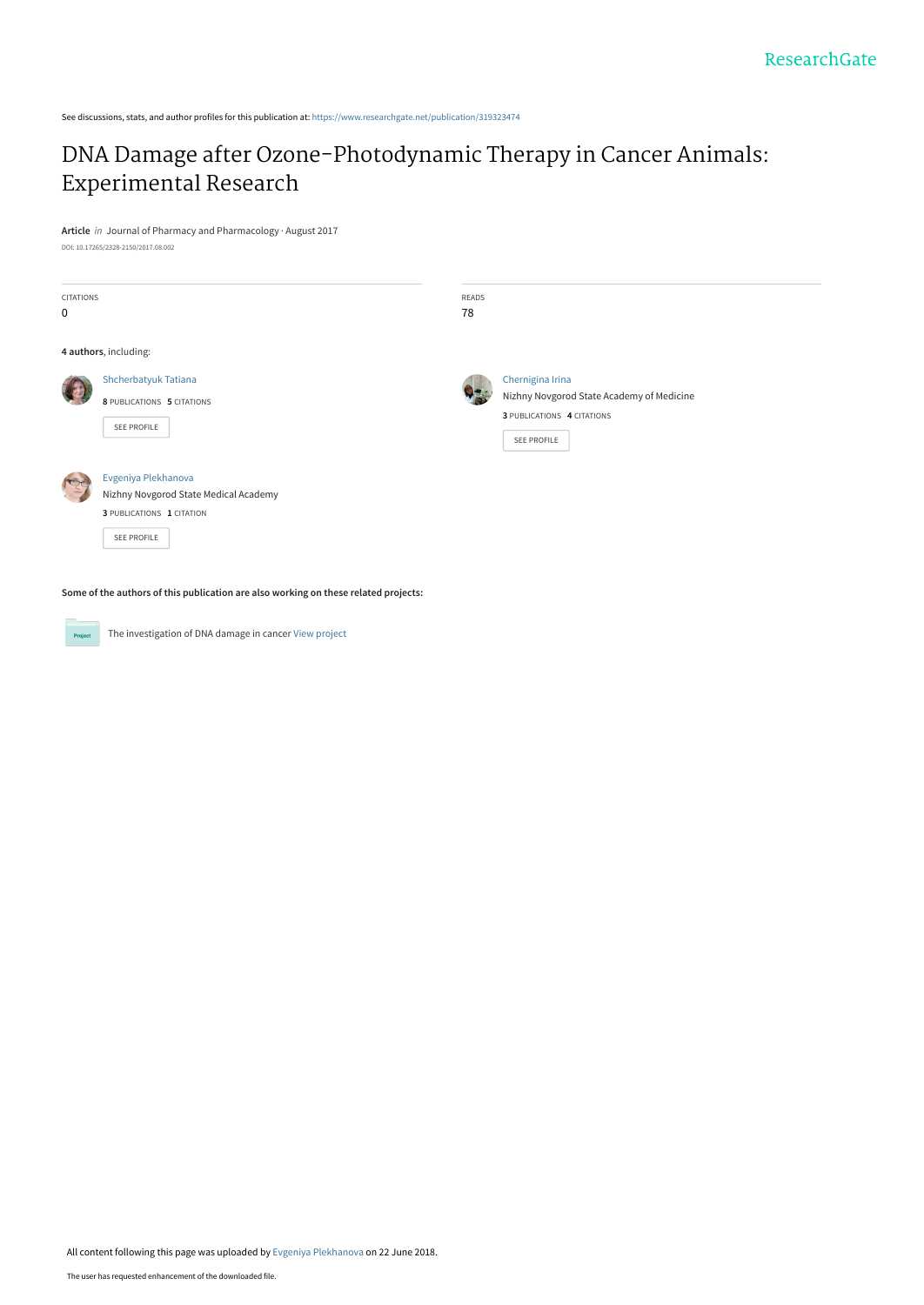

# **DNA Damage after Ozone-Photodynamic Therapy in Cancer Animals: Experimental Research**

Shcherbatyuk Tatiana, G., Chernigina Irina, A., Plekhanova Evgeniya, S., Shakhov Boris, E.

*The Department of Biology, Nizhny Novgorod State Medical Academy of the Healthcare Ministry of Russian Federation, Nizhny Novgorod 603005, Russian Federation*

Abstract: Objectives: To assess the genotoxic effect of a new antitumor ozone-photodynamic therapy using the improved modification of the COMET assay. Methods: Xenograft cancer models on 58 rats were used. The sarcoma RA was transplanted subcutaneously, and after increasing of tumor volume from  $0.5$  to  $4.2 \text{ cm}^3$ , rats were divided into the four groups: "Intact"—healthy, "Control"—with xenografted tumors and no treatment, "PDT"—the rats treated with the photodynamic therapy, "PDT + ozone"—the rats were treated with both photodynamic therapy and injections of ozonated saline solution. The toxicity of treatment was assessed by DNA damage in leukocytes using the new modification of the COMET assay. The analysis of the "COMETs" was performed following the percentage of DNA in the tail of the "COMET" (% TDNA). Results: A combination of PDT and ozone makes the strongest negative impact on tumor growth. The tumor growth inhibition is associated with low genotoxic exposure of ozone-photodynamic therapy on whole blood leukocytes of cancer rats. Conclusions: A new modification of the COMET assay can provide the assessment of the genotoxic effect of the antitumor therapy in experimental neoplasia.

**Key words:** COMET assay, DNA damage, ozonetherapy, photodynamic therapy, experimental neoplasia.

### **1. Introduction**

 $\overline{a}$ 

PDT (photodynamic therapy) is used in the treatment of different types of cancer: skin [1-3], esophageal [4, 5], lungs [6-8], nervous system [9, 10], female genital organs [11-13], biliary tract [14], head and neck [15-17]. However, the widespread usage of PDT in clinics is limited by a number of factors such as inefficient sources of singlet oxygen [18], low depth of penetration into human tissue [19], phototoxicity [20] and genotoxicity caused by DNA single strand breaks of leukocytes of blood [21, 22]. Therefore, there is a real necessity to find new approaches for improving the therapeutic effects of PDT.

One way to improve PDT is to combine with other photosensitizers [23-26]. However, the authors of these works pointed out the possibility of long-term side effects caused by accumulation of mutations due

to the incomplete repair of DNA damage. It was proposed [27-29] that it is single oxygen, the product of the combined PDT with photosensitizers, that causes cytotoxic and mutagenic effects by damaging DNA and cell organelles. However, there are only a limited number of works studying DNA damage and repair after PDT [21, 29, 30].

A level of DNA damage and repair in single non-dividing nucleated cells can be determined by a single cell gel electrophoresis—the COMET assay [31]. Currently, there are two versions of the COMET assay: alkaline and neutral. The alkaline version is used to detect a broad spectrum of induced DNA damage, such as DNA single strand breaks, nucleotide base modifications, and alkali-labile sites [32-38]. The neutral version of COMET assay is typically used for detecting DNA double-strand breaks [39].

However, the standard implementation of COMET test is not used in medical practice. In practice, it is difficult to standardize an impact of radiation. Therefore, we used a new version of the COMET

<span id="page-1-0"></span>**Corresponding author:** Tatiana G. Shcherbatyuk, Dr.Sci., professor, research fields: free radical homeostasis in oncogenesis.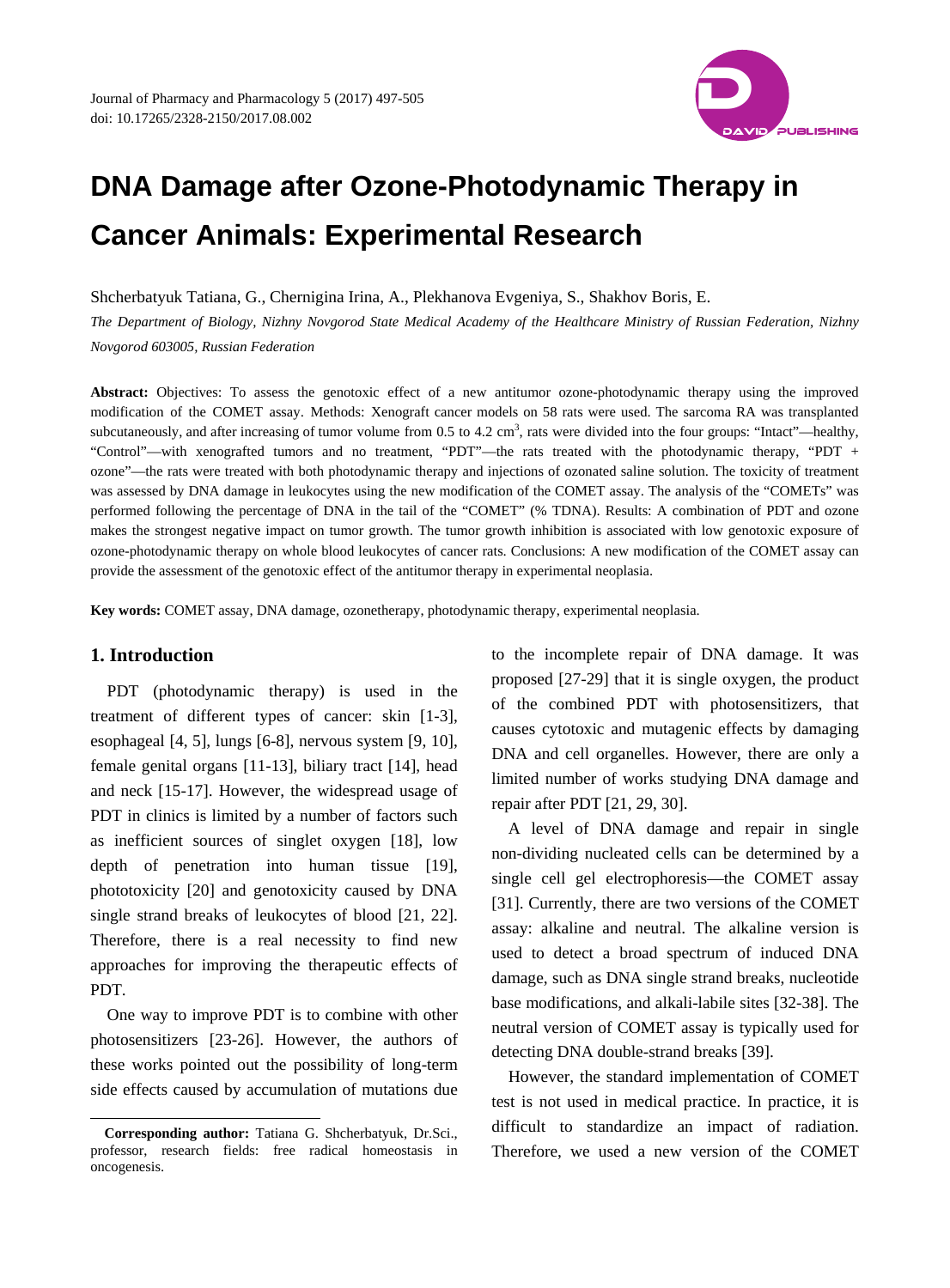assay that makes it possible to introduce this test to clinical medicine [40].

In this study, we proposed and explored a new approach for enhancing efficiency of PDT by increasing the oxidative stress in a tumor tissue. To this end, we used medical ozone as a source of reactive oxygen. It is known that medical ozone has antihypoxic [41] and antineoplastic [42] effects. At certain concentration, ozone can normalize the oxidation-reduction processes [43] and stimulate the immune defense of the organism [44, 45].

We proposed that a combination of PTD with ozone will enhance an exposure of tumor tissue to free radicals increasing the therapeutic impact of PDT. This hypothesis was tested in experimental models of neoplasia in rats. We found that: (1) a combination of PDT and ozone makes the strongest negative impact on tumor growth; (2) an inhibition of tumor growth is associated with low genotoxic impact of ozone -photodynamic therapy on whole blood leukocytes in rat models of cancer. We also showed that a new modification of the COMET assay can be used to assess the genotoxic effect of the antitumor therapy in experimental neoplasia.

#### **2. Materials and Methods**

The experiments were performed on 58 white non-linear male-rats weighing  $250 \pm 25$  g (Fig. 1).

The animals were removed from the experiment by decapitation under anesthesia. All manipulations have been carried out in compliance with the international principles of the Helsinki Declaration 2000 of the humane attitude of the animals.

The tumor strain of carcinoma RA was selected as a



**Fig. 1 General schema of the experiment. Rates of tumor growth, survival differences and levels of remaining DNA damage in leukocytes were assessed four groups of animals: (1) "No tumor" (***n* **= 14)—healthy animals; (2) "Tumor, no treatment" (***n* **= 14)—the rats with tumor but without treatment; (3) "Tumor, PDT" (***n* **= 15)—the rats with tumor after photodynamic therapy (PDT); (4) "Tumor, PDT+Ozone"**  $(n = 15)$ **—the rats with tumor after the course of injections of ozonated saline solution and photodynamic therapy.**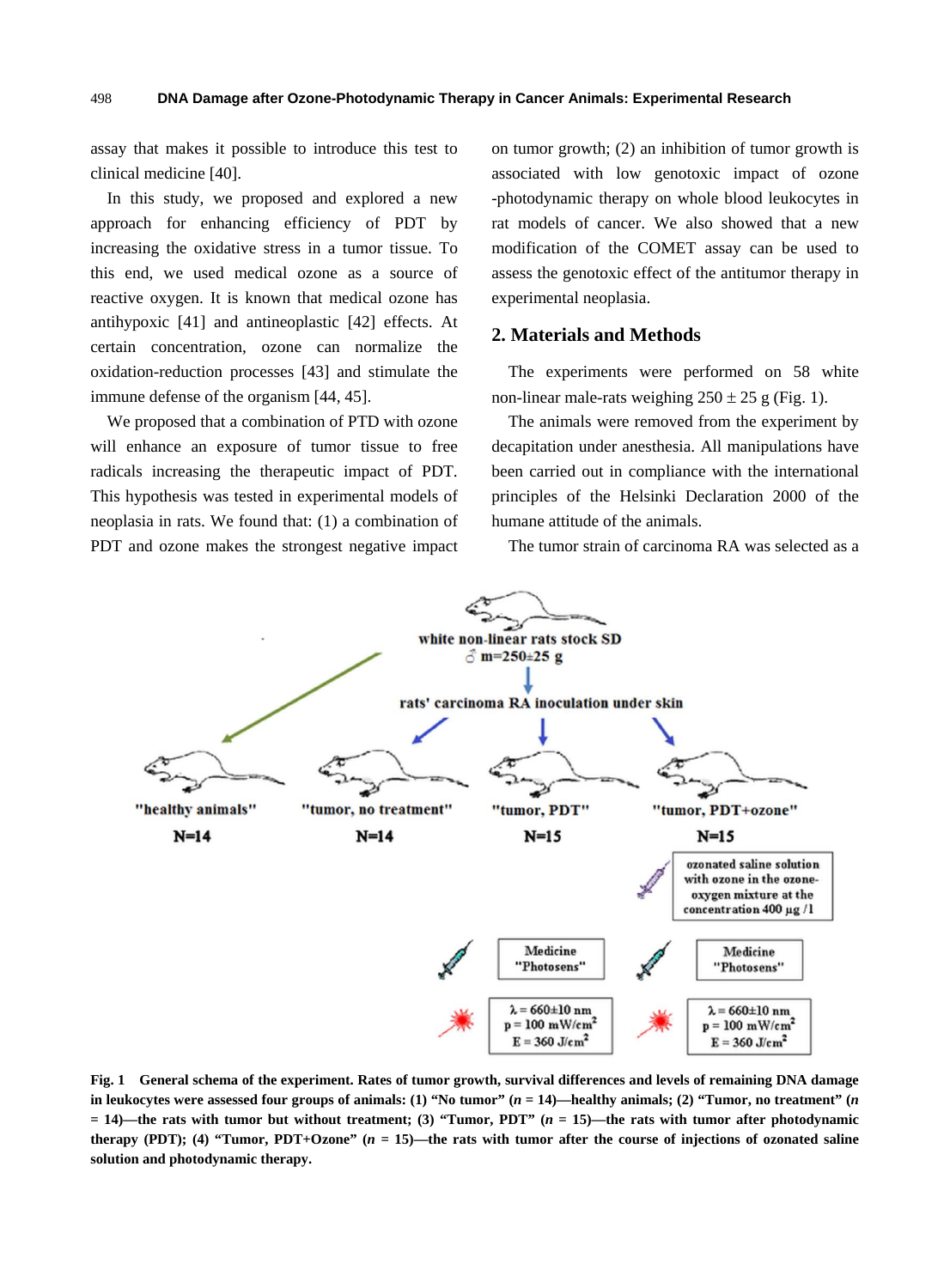model of neoplasia. The tumor strain was made by under skin inoculation to non-linear rats. The RA carcinoma strain was obtained from the Bank of tumor strains of the Blokhin Russian Cancer Research Center of Russian Academy of Medical Science. The incubation period of this tumor strain is short (7-10 days). The development of the tumor is typically completed on 26th day from the time of inoculation. This tumor strain is characterized by a large biomass and a high rate of successful inoculation [46].

The animals were divided into four experimental groups (Fig. 1): (1) "healthy animals"  $(n = 14)$ ; (2) "Tumor, no treatment", control  $(n = 14)$ —the rats with tumor but no treatment; (3) "Tumor, PDT" (*n* = 15)—the rats with tumor after photodynamic therapy; (4) "Tumor, PDT + ozone"  $(n = 15)$ —the rats with tumor after the course of injections of ozonated saline solution and photodynamic therapy. Only rats with a tumors volume ranging from 0.5 to 4.2  $\text{cm}^3$  were selected into groups 2-4.

The synthetic second-generation photosensitizer—gidroksialyuminiya

trisulfoftalotsianin ("Photosens") (FSUE "SRC" NIOPIK, Russia) was used for photodynamic therapy. It has the maximum of the absorption (676 nm) in the region of spectrum which is transparent in biological tissues. This makes it possible to expose the deeper layers of the tumor tissue. However, "Photosens" has some disadvantages. The main of them is a high value of the dose (0.5-0.8 mg per kg of body weight). As a result, it has adverse dermatological toxicity. The local (intratissual) method of injection of the photosensitizer in tumor tissue was used to solve this problem [47, 48]. The 0.3% solution of the drug "Photosens" was injected in the three points of tumor based on 30% of the tumor volume. Then each of the three points of the tumor was exposed to LED radiation ( $\lambda = 660 \pm 10$  nm,  $p = 100$  mW/cm<sup>2</sup>) for 10 minutes in 6-12 hours after the "Photosens" injections. The physiotherapy LED device APS ("Polironik", Russia) was used as light source. The two PDT were

performed on the 15th and 19th day after inoculation. This is conformed to the period of active growth of the carcinoma RA.

Starting on the 10th day after inoculation of the tumor strain, injection of ozonated saline solution was performed for 10 days (the 5 exposures every other day). To this end, the 0.5 mL of ozonated saline solution with ozone in the ozone-oxygen mixture at the concentration 400 µg /L were injected abdominally. This scheme was chosen based on the published results [42]. The selection of the ozone concentration was made based on the experimental data of the potentiating of the antitumoral effect of ionizing radiation, 5-fluorouracil and doxorubicin [49] as the most appropriate for the systemic exposure on tumor. The ozonation was carried out with using the medical ozonator "TEOZONE" (the Russian Federal Nuclear Center, All-Russian Scientific Research Institute of Experimental Physics, RFNC-VNIIEF, Sarov, Russia).

The antitumoral effect of the therapy was evaluated using the coefficient of the absolute tumor growth (C). It was calculated using the following Eq. (1):

$$
C = \frac{V_t - V_o}{V_o}, V = \frac{\pi}{6} \cdot \left(\frac{d_1 + d_2}{2}\right)^3 \tag{1}
$$

where:  $d_1$  and  $d_2$ —the two mutually perpendicular cross-section of tumor, cm;

 $V_0$ —the tumors volume before exposure, cm<sup>3</sup>;

 $V_t$ —the tumors volume at the period of observation, cm<sup>3</sup> [50, 51].  $C \ge 0$ —the extended tumors growth, -1  $\leq C < 0$ —the tumors regression.

The level of DNA damage in leukocytes of whole blood of rats was determined with the new version of the COMET assay protocol [40].

DNA reparation was evaluated after exposure to ozone in the ozone-oxygen mixture at the concentration of 900 µg/L for 10 minutes on the cells in the slides and incubation in phosphate buffer saline (pH 7.4-7.5) for 1 hour at 37  $^{\circ}$ C. The characteristics of the DNA reparation were derived based on the level of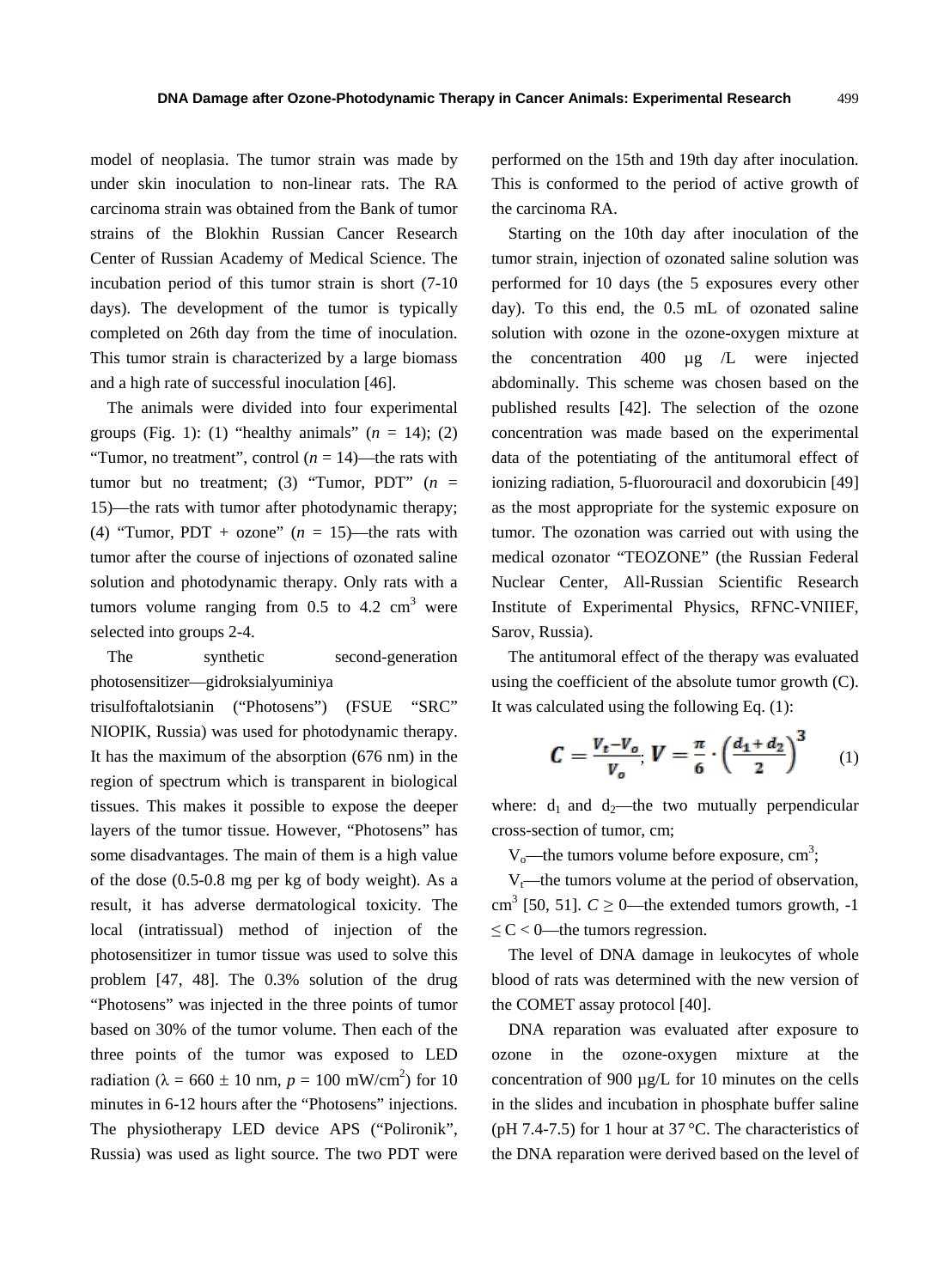remaining DNA damage after incubation.

The analysis of the "COMETs" was based on assessment of the percentage of DNA in the tail of the "COMET" (% TDNA). The 100 COMETs from 2 slides in each glass have been observed and analyzed with specialized software "COMET.exe". Totally, 162 slides on 81 glasses were analyzed for evaluation of the level of DNA damage and repair.

These data were analyzed using the methods of nonparametric statistics. The uniformity of tumor volume distribution in the experimental groups was evaluated using Kruskal-Wallis test at the confidence level of 0.95. Significance of the observed survival differences between experimental groups was assessed by Mann-Whitney test.

#### **3. Results and Discussion**

The results of the dynamics of tumor growth, the average values of the levels of spontaneous (%TDNA of "healthy animals" =  $4.3 \pm 0.3$ ; %TDNA of "tumor, no treatment" =  $5.8 \pm 0.6$ ; %TDNA of "tumor, PDT = 4.2  $\pm$  0.7; %TDNA of "tumor, PDT + ozone" = 7.6  $\pm$  1.0) and remaining DNA damage in leukocytes of whole blood of rats after the therapy are shown in the Figs. 2 and 3. The details of COMET tails morphology for spontaneous and remaining DNA damage in whole blood leukocytes after the therapy are shown in Table 1.

The analysis revealed statistically significant difference between tumors growth rate in the group of combined exposure of photodynamic therapy with ozone ( $p = 0.045$ ) as compared to the tumor growth rate in the group without ozone exposure (Fig. 3).

The photosensitizers are mainly localized in the cytoplasm of cells or in the cells membrane [34]. Therefore, it would be reasonable to expect that the ozonated saline solution with ozone in the ozone-oxygen mixture at the concentration 400 µg/L will improves the penetration and uniform distribution of the photosensitizer in the tumor cells because the main effects of ozone are associated with the impact on the cell membrane. It is known that ozone does not penetrate into the cell at the low concentrations. Ozone reacts with the cell surface components forming



**Fig. 2 The average values of the levels of remaining DNA damage in leukocytes of whole blood of rats after the therapy. The levels of remaining DNA damage are measured by a percentage of DNA in the tail of the "COMET" (%TDNA). Adding ozone to organism drastically reduces the genotoxic effect of photodynamic therapy.**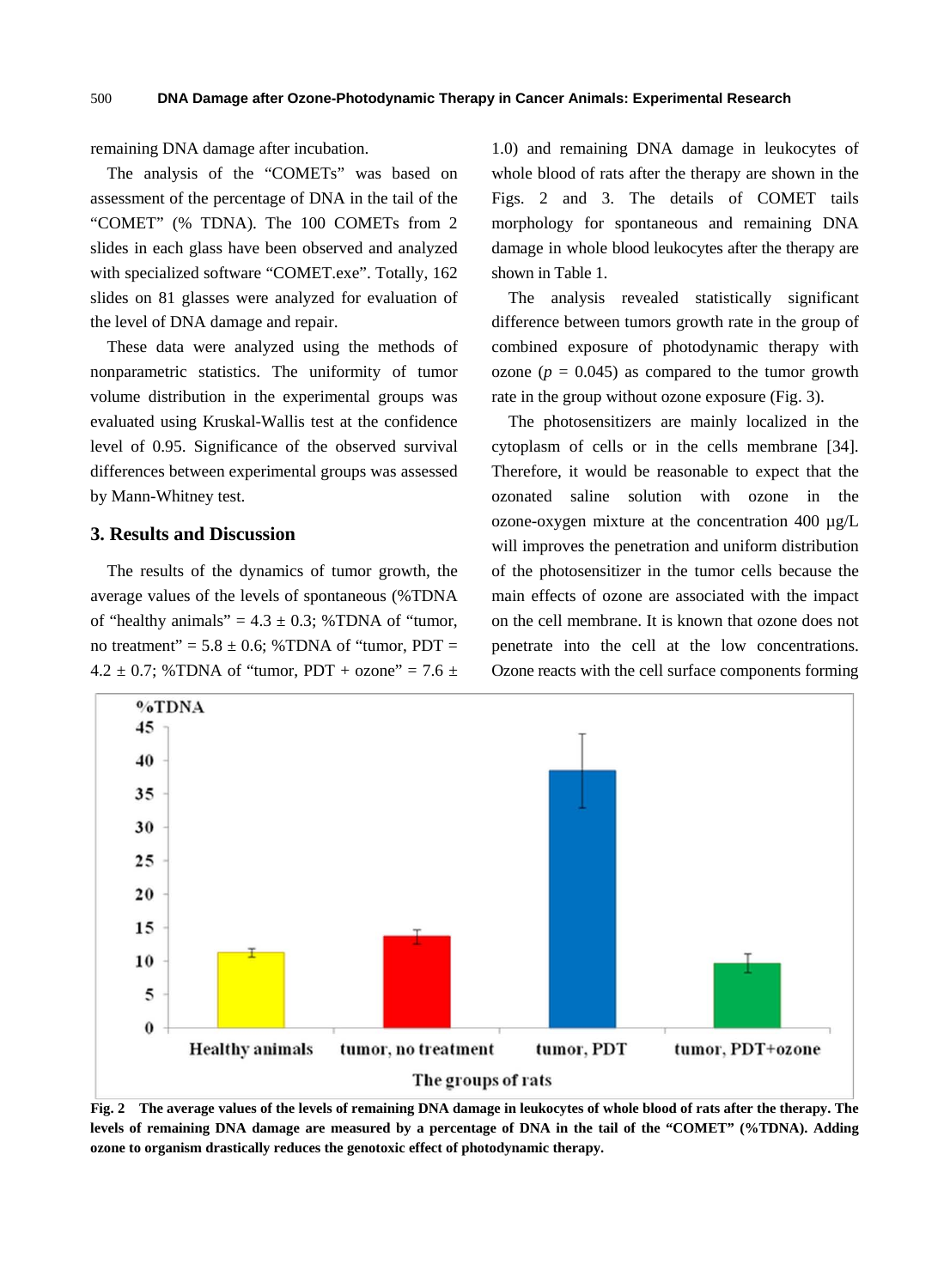

**Fig. 3 The dynamics of tumor growth in vivo (red), after photodynamic therapy (blue) and combined ozone-photodynamic therapy (green). The tumor growth coefficient C was calculated by Eq. (1).** 

| Types of therapy:                          | The microphotography of the COMETs for spontaneous<br>DNA damage $(\times 200)$ | The microphotography of the COMETs for<br>remaining DNA damage (× 200) |
|--------------------------------------------|---------------------------------------------------------------------------------|------------------------------------------------------------------------|
| Tumor, PDT<br>$(15$ rats)                  |                                                                                 |                                                                        |
| Tumor, PDT + Ozone<br>$(15 \text{ rats})$  |                                                                                 |                                                                        |
| Tumor, no treatment<br>$(14 \text{ rats})$ |                                                                                 |                                                                        |
| Healthy animals<br>$(14 \text{ rats})$     |                                                                                 |                                                                        |

|  |  |  |  |  |  | Table 1 COMET assay images of DNA from blood leukocytes made for different types of therapy. |  |
|--|--|--|--|--|--|----------------------------------------------------------------------------------------------|--|
|--|--|--|--|--|--|----------------------------------------------------------------------------------------------|--|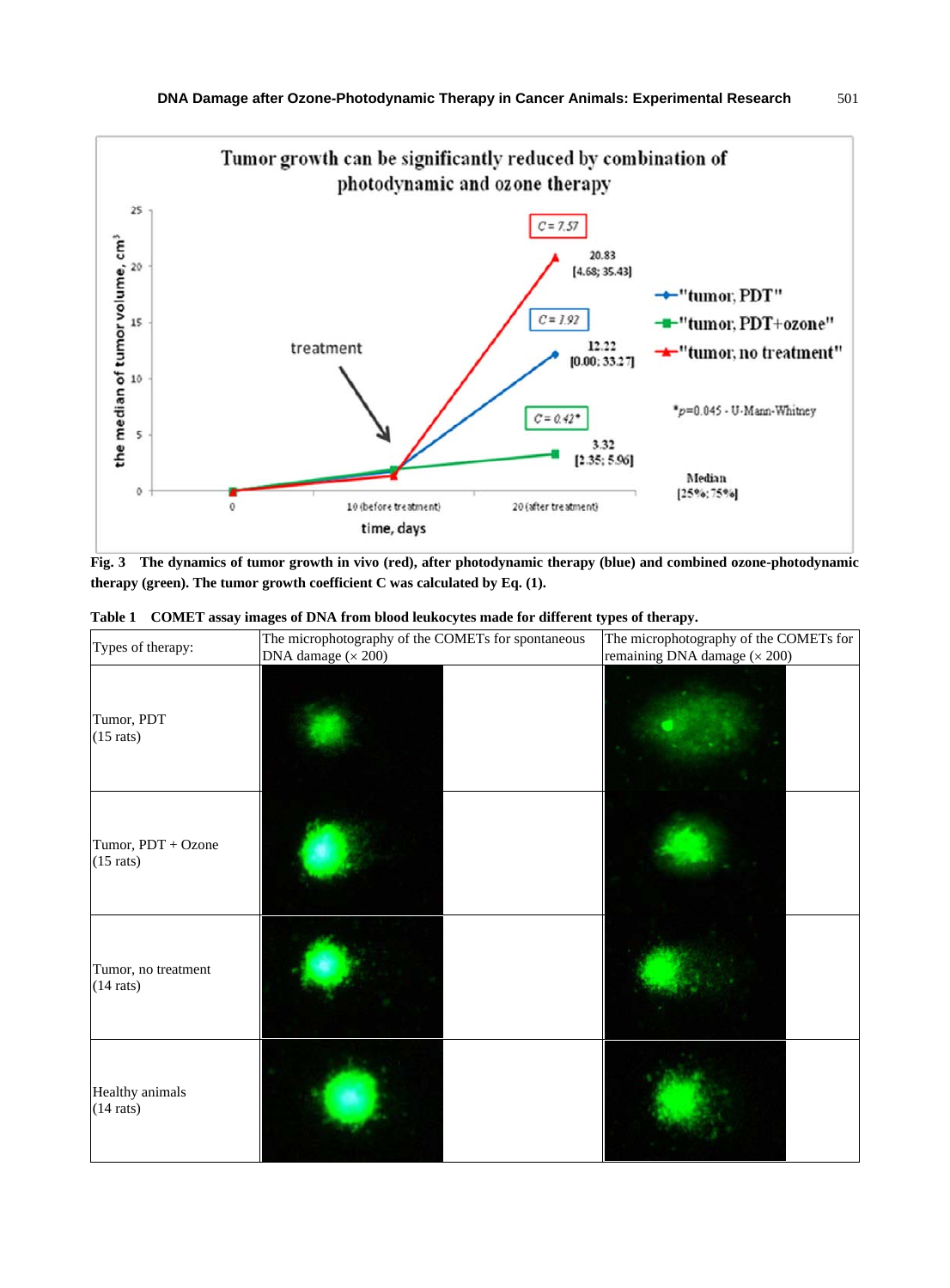free radicals, and peroxides, and then—ozonides [52]. These products cause the functional changes such as the oxidative modification of proteins and lipids of cells membrane [53, 54]. As a result, the membrane structure is broken, the stability of the lipid bilayer is reduced and the membrane permeability is increased [55]. These effects facilitate diffusion of the photosensitizer in tumor cells and make possible more uniform distribution of photosensitizer molecules in tumor tissue. Therefore, the impact of PDT would result in breaks of nuclear cell membranes at the early stages of treatment that is been detected by DNA damage [34]. As a result, the tumor cells are killed and the tumor growth is stopped [51].

Images of DNA were taken with using SYBR GREEN I staining. Note the biggest COMET tail for PDT therapy and no essential difference between COMET tails for "PDT + Ozone", "No treatment" and "Healthy animals" treatment groups.

However, our results obtained from the new modification of COMET assay protocol showed that, the average level of spontaneous DNA damage in whole blood leukocytes of rats after PDT with ozone exposure was not significantly higher than the values obtained without the ozone exposure. The average level of spontaneous DNA damage in whole blood leukocytes of rats after PDT with ozone went up only by 2%. However, the average level of remaining DNA damage of whole blood leukocytes after incubation and photodynamic therapy with "Photosens" was significantly increased (38.5  $\pm$  5.5) as compared to the average level of remaining DNA damage without ozone exposure  $(13.7 \pm 1.0)$  (Fig. 2).

Thus, the ozone-photodynamic therapy enhanced antitumor activity with a low genotoxic effect. Obviously, more works are needed to warn the effect on cancer cells and normal cells of the organism.

It is, on the one hand, the positive effect of the combinational therapy can be explained by the therapeutic effects of the systemic action of ozone low concentrations. These include normalization of redox system as a result of neutralization of ROS (reactive oxygen species) by antioxidants. Consequently, ozone low concentrations activate antioxidant system and stimulate oxygen metabolism [42, 56]. ROS and ozonides in ozone-photodynamic therapy oxidize hypoxic tumor cells enhancing oxidative stress in the tumor. This results in tumor destruction.

On the other hand, ozone low concentrations cause detox and immunomodulatory effects [57, 58]. Possibly, induction of antitumor immunity by ozone is due to increased synthesis of cytokines [58] reduces of genotoxic effect after ozone-photodynamic therapy as we have shown in this paper.

Consequently, ozone-photodynamic therapy is both inhibition of tumor growth and a low genotoxic effect on the organism.

#### **4. Conclusions**

We proposed and studied antitumor effects of photodynamic therapy in combination with ozonated saline solution. We showed that the proposed therapy significantly reduces tumor growth in models of cancer in rats. Using our newly developed version of COMET assay, we discovered a new effect of low genotoxic impact of photodynamic therapy with ozone on whole blood leukocytes of rats in experimental neoplasia.

The results of our investigations may be used in clinical practice both for a new version of Comet assay in personal diagnostics and new ozone-photodynamic treatment to enhance the efficiency of PDT.

#### **Acknowledgements**

Special thanks to the staff of the Saratov State University: Professor George Sergeevich Terentyuk and Ph.D. Alla Borisovna Bucharskaya for cooperation. Besides, the authors thank to the researchers of the Institute of Theoretical and Experimental Biophysics, Russian Academy of Science (Pushchino, Moscow region): Nikolay P.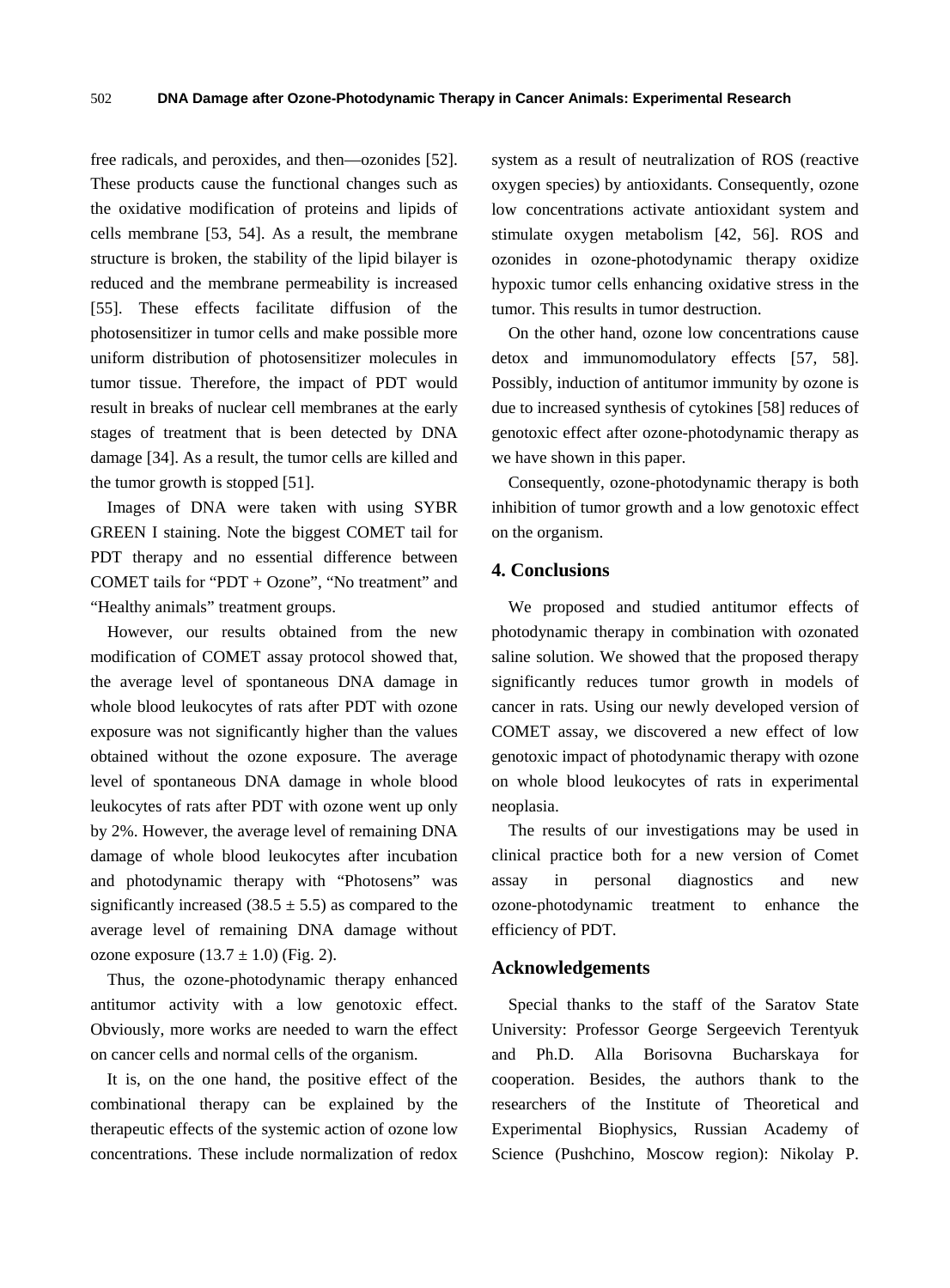Sirota, the Senior Researcher, and Elena A. Kuznetsova, Ph.D., for helping in developing the Comet assay, and important instructions. Also the authors thank to the Ph.D. Boris A. Reva of the Icahn School of Medicine at Mount Sinai, New York, United States for valuable suggesting for illustration of the paper.

#### **Study Funding and Conflicts of Interest**

The study was not funded by any sources, and the authors have no conflicts of interest related to the present study.

#### **References**

- [1] Kaplan, M. A. et al. 2013. "Photodynamic Therapy: Results and Prospects." *Radiation and Risk Bulletin of the National Radiation and Epidemiological Registry* 22: 115-23.
- [2] Gamayunov, S. V. et al. 2015. "Fluorescent Monitoring of Photodynamic Therapy for Skin Cancer in Clinical Practice." *Sovremennye Tehnologii V Medicine* 7: 75-83.
- [3] Fargnoli, M. C., and [Peris, K.](http://www.ncbi.nlm.nih.gov/pubmed/?term=Peris%20K%5BAuthor%5D&cauthor=true&cauthor_uid=26550910) 2015. "Photodynamic Therapy for Basal Cell Carcinoma." *Future Oncol*. 11: 2991-6.
- [4] Duvanskiy, V. A. et al. 2011. "Modern Aspects of Photodynamic Therapy of Esophageal." *Experimental and Clinical Gastroenterology* 10: 111-6.
- [5] Yi, E., et al. 2014. "Clinical Outcome of Photodynamic Therapy in Esophageal Squamous Cell Carcinoma." *J Photochem Photobiol B*. 141: 20-25.
- [6] Yaitsky, N. A., et al. 2010. "Photodynamic Therapy in the Treatment of Lung Cancer." *I.I. Grekov Clinical Surgery Herald* 169: 31-34.
- [7] Simone, C. B., and Cengel, K. A. 2014. "Photodynamic Therapy for Lung Cancer and Malignant Pleural Mesothelioma." *Semin Oncol*. 41: 820-30.
- [8] Chen, K. C. 2015. "Pleural Photodynamic Therapy and Surgery in Lung Cancer and Thymoma Patients with Pleural Spread." *PLoS One* 10: e0133230.
- [9] Kubasova, I. Y., et al. 2006. "Fluorescent Detection and Photodynamic Therapy in Treatment of Brain Tumors." *Russian Journal of Biotherapy* 5: 54-63.
- [10] [Uzdensky, A.](http://www.ncbi.nlm.nih.gov/pubmed/?term=Uzdensky%20AB%5BAuthor%5D&cauthor=true&cauthor_uid=25853368) B., et al. 2015. "Photodynamic Therapy: A Review of Applications in Neurooncology and Neuropathology." *J Biomed Opt* 20: 61108.
- [11] Trushina, O. I., et al. 2009. "The Antiviral and Antitumor Efficiency of Photodynamic Therapy in Precancer and Early Cancer of the Cervix Uteri." *Russian Journal of*

*Oncology* 4: 15-18.

- [12] Hillemanns, P., et al. 2015. "A Randomized Study of Hexaminolevulinate Photodynamic Therapy in Patients with Cervical Intraepithelial Neoplasia 1/2." *Am J Obstet Gynecol*. 212: 465.e1-465.e7.
- [13] Krikunova, L. I., et al. 2015. "Possibilities of Photodynamic Therapy for Vulvar Cancer Radiation and Risk." *Bulletin of the National Radiation and Epidemiological Registry* 24: 107-15.
- [14] Patel, J., et al. 2015. "Role of Photodynamic Therapy and Intraductal Radiofrequency Ablation in Cholangiocarcinoma." *Best Pract Res Clin Gastroenterol*. 29: 309-18.
- [15] Stranadko, E. P., et al. 2006. "Photodynamic Therapy as a Component of Combined and Complex Treatment of Head and Neck Tumors." *Almanac of Clinical Medicine*  12: 37.
- [16] Ulupov, M. J. 2010. "The Method of Interstitial Photodynamic Therapy of Neck and Head Cancer." *Russian Otorhinolaryngology* 1: 137-40.
- [17] Polkin, V. V., et al. 2012. "Place of Photodynamic Therapy in Organ-Sparing Treatment Programs for Squamous Cell Carcinoma of the Oral Mucosa." *Head and Neck Tumors* 1: 23-8.
- [18] Mironov, A. F. 1996. "Photodynamic Cancer Therapy: A Novel Effective Method for the Malignant Tumors Diagnostics and Treatment." *Soros Educational Journal* 8: 32-40.
- [19] Meerovich, I. G. et al. 2006. "Distribution of Light along the Depth of the Tumor Lesion and Efficiency of Utilization of Therapeutic Irradiation during the Photodynamic Therapy." *Russian Journal of Biotherapy* 5: 93-7.
- [20] Tsyb, A. F. et al. 2009. *Photodynamic Therapy.* Moscow: Medical Information Agency.
- [21] Mozaffarieh, M., et al. 2009. "The Effect of Ranibizumab Versus Photodynamic Therapy on DNA Damage in Patients with Exudative Macular Degeneration." *Mol. Vis.*  15: 1194-9.
- [22] Woods, J. A. et al. 2004. "The Effect of Photofrin on DNA Strand Breaks and Base Oxidation in Hacat Keratinocytes: A COMET Assay Study." *Photochem Photobiol*. 79: 105-13.
- [23] Marcus, S. L., et al. 1992. "Clinical Photodynamic Therapy: The Continuing Evolution." In *Photodynamic Therapy Basic Principles and Clinical Applications*, 219-68.
- [24] Levy, J. G. 1995. "Photodynamic Therapy." *Trends Biotechnol*. 13: 14-8.
- [25] Whitehurst, C., and Moore, J. V. 1995. "Development of an Alternative Light Source for Biomedical Applications." *SPIE Proc*. 2629: 291-98.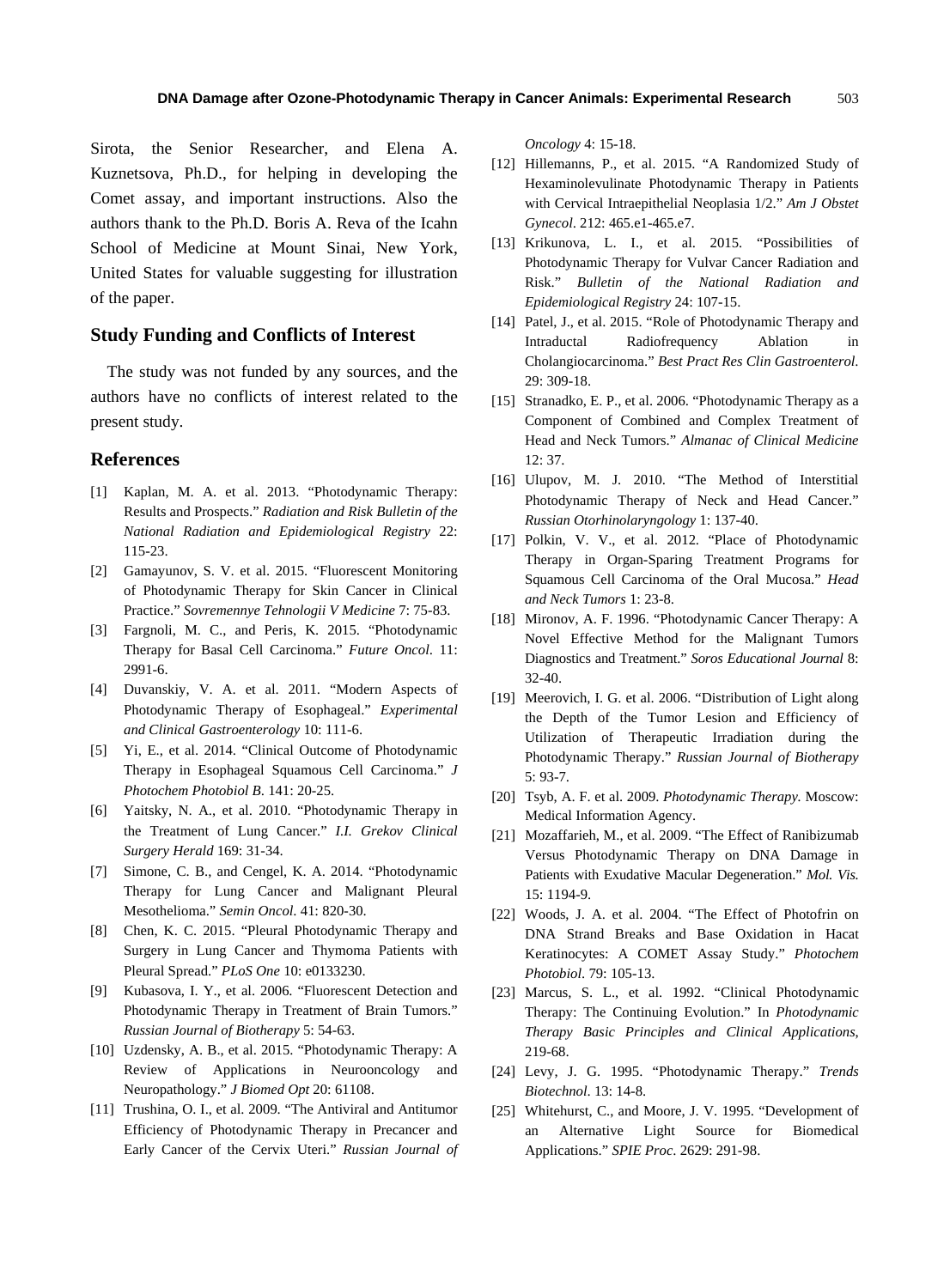#### **DNA Damage after Ozone-Photodynamic Therapy in Cancer Animals: Experimental Research** 504

- [26] Brown, S. B. 1996. "PDT Comes of Age." *International Photodynamics* 1: 1.
- [27] Bonnet, R., et al. 1989. "Porphyrins as Photosensitizers in Photosensitising Compounds: Their Chemistry, Biology and Clinical Use." In *Proceedings of Ciba Foundation Symposium.* John Wiley & Sons: Chichester, UK.
- [28] Moan, J., et al. 1989. "Intracellular Localization of Photosensitizers." In *Proceedings of Ciba Foundation Symposium*. Wiley: Chichester, UK.
- [29] Moan, J. 1990. "On the Diffusion Length of Singlet Oxygen in Cells and Tissues." *J Photochem Photobiol B Biol*. 6: 343-7.
- [30] Haylett, A. K., et al. 2003. "DNA Damage and Repair in Gorlin Syndrome and Normal Fibroblasts after Aminolevulinic Acid Photodynamic Therapy: A COMET Assay Study." *Photochem Photobiol*. 78: 337-41.
- [31] Hartmann, A., et al. 2003. "Recommendations for Conducting the in vivo Alkaline COMET Assay." In *Proceedings of the 4th International COMET Assay Workshop*, 45-51.
- [32] Gapeyev, A. B., and Lukyanova, N. A. 2015. "Pulse-modulated Electromagnetic Radiation of Extremely High Frequencies Protects Cellular DNA Against Damaging Effect of Physico-chemical Factors in Vitro." *Biophysics* 60 (5): 889-97.
- [33] McNair, F. I., et al. 1997. "A COMET Assay of DNA Damage and Repair in K562 Cells after Photodynamic Therapy Using Haematoporphyrin Derivative, Methylene Blue and Meso-Tetrahydroxyphenylchlorin." *Br J Cancer* 75: 1721-9.
- [34] Rousset, N., et al. 2000. "Use of Alkaline COMET Assay to Assess DNA Repair after M-THPC-PDT." *J Photochem Photobiol B.* 56: 118-31.
- [35] David, O., et al. 2005. "DNA Damage after SIM01 Photodynamic Treatment." *Photodiagnosis Photodyn Ther.* 2: 25-33.
- [36] Macecek, J., et al. 2004. "Assessment of Cellular Damage by COMET Assay after Photodynamic Therapy in vitro." *Acta Medica (Hradec Kralove)* 47: 327-9.
- [37] Kolárová, H., et al. 2005. "Photodynamic Therapy with Zinc-Tetra (P-Sulfophenyl) Porphyrin Bound to Cyclodextrin Induces Single Strand Breaks of Cellular DNA in G 361 Melanoma Cells." *Toxicol in vitro* 19: 971-4.
- [38] Guan, H., et al. 2006. "Beta-carboline Derivatives: Novel Photosensitizers that Intercalate into DNA to Cause Direct DNA Damage in Photodynamic Therapy." *Biochem Biophys Res Commun*. 342: 894-901.
- [39] Sirota, N. P., and Kuznetsova, E. A. 2010. "The COMET Assay Application in Radiobiological Investigations." *Radiation Biology Radioecology* 50: 1-10.
- [40] Chernigina, I. A., and Shcherbatyuk, T. G. 2016. "A New

Version of COMET Assay." *Sovremennye tehnologii v medicine* 8: 20-7.

- [41] Soloveva, A. G., Ulanova, A. A., and Peretyagin, S. P. 2016. "The Study of the Biochemical Parameters of Blood during the Subchronic Injection of Ozonized Saline in the Experiment." *Problems of Biological, Medical and Pharmaceutical Chemistry* 11: 32-6.
- [42] Shcherbatyuk, T. G. 2008. "Application of Ozone in Medicine: Problems and Perspectives." *Fiziol Zh.* 54 (2): 41-8.
- [43] Zamora, Z. B., et al. 2005. "Effects of Ozone Oxidative Preconditioning on TNF-A Release and Antioxidant-prooxidant Intracellular Balance in Mice during Endotoxic Shock." *Mediators Inflamm.* 2005 (1): 16-22.
- [44] Pecorelli, A., Bocci, V., Acquaviva, A., et al. 2013. "NRF2 Activation Is Involved in Ozonated Human Serum Upregulation of Ho-1 in Endothelial Cells." *Toxicol Appl Pharmacol*. 267: 30-40.
- [45] Bocci, V., and Valacchi, G. 2013. "Free Radicals and Antioxidants: How to Reestablish Redox Homeostasis in Chronic Diseases?" *Curr Med Chem*. 20: 3397-415.
- [46] Treshchalina, E. M. 2005. *The Antitumor Activity of Substances of Natural Origin.* Moscow: The Practice Medicine.
- [47] Lagoda, T. S., et al. 2000. "Optimization of the Scheme of Photodynamic Therapy of Sarcoma M1 Using Photosense." *Problems in Oncology* 46: 327-31.
- [48] Lagoda, T. S., et al. 2005. "Optimization of Photodynamic Therapy of Solid Sarcoma M1 of Wistar Rats Using 'Photosens'." *Problems in Oncology* 51: 103-7.
- [49] [Alekhina, S. P., and Shcherbatyuk, T. G. 2003.](https://www.austinozone.com) *Ozone Therapy: Clinical and Experimental Aspects.* Nizhny Novgorod: Publishing House "Litera".
- [50] Avtandilov, G. G. 1990. *Medical Morphometry*. Moscow: Medicine.
- [51] Yaroslavtseva-Isaeva, E. V., et al. 2003. "Method of Photodynamic Therapy of Experimental Tumor (Sarcoma-M1) with Local Administration of Photosensitizer." *Russian Journal of Biotherapy* 2: 19-22.
- [52] Viebahn-Hänsler, R., et al. 2012. "The Low-dose Ozone Concept-guidelines and Treatment Strategies." *Ozone: Science & Engineering Journal* 34: 408-24.
- [53] Kozhevnikov, Y. N. 1985. "About Lipid Peroxidation in Health and Disease (Review)." *Problems of Medical Chemistry* 31: 2-7.
- [54] Antonov, V. F. 1998. "Lipid Pore: The Membrane Stability and Permeability." *Soros Educational Journal* 10: 10-7.
- [55] Vladimirov, Y. A. 2000. "Biological Membranes and Unprogrammed Cell Death." *Soros Educational Journal*